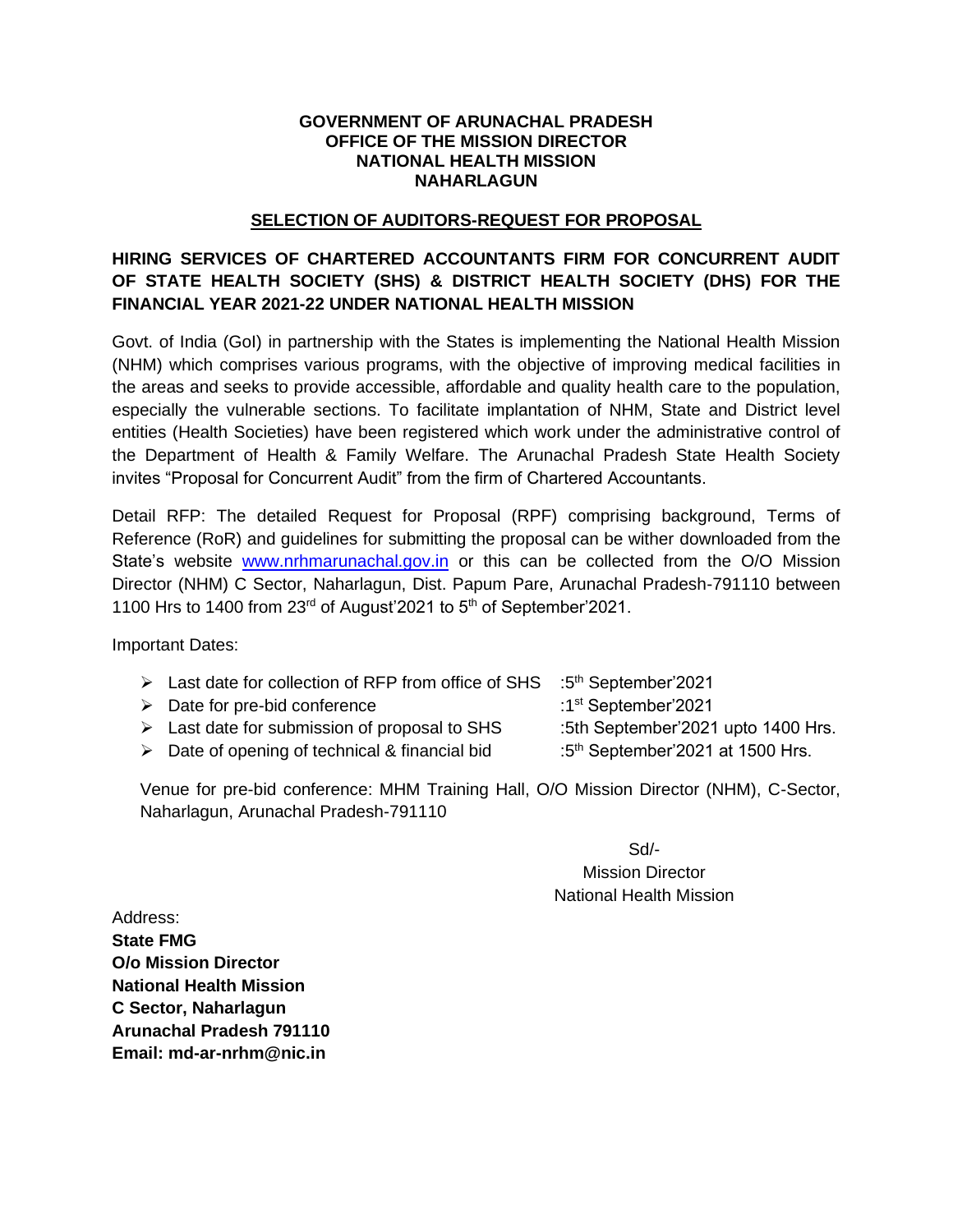# **Request for Proposal (RFP)**

**For Appointment of Concurrent Auditor for State Health Society (SHS) and District Health Society (DHS) for Audit of all programmes under NHM including flexible pools of NRHM-RCH, NUHM, NDCP and NCD.**



**1**

1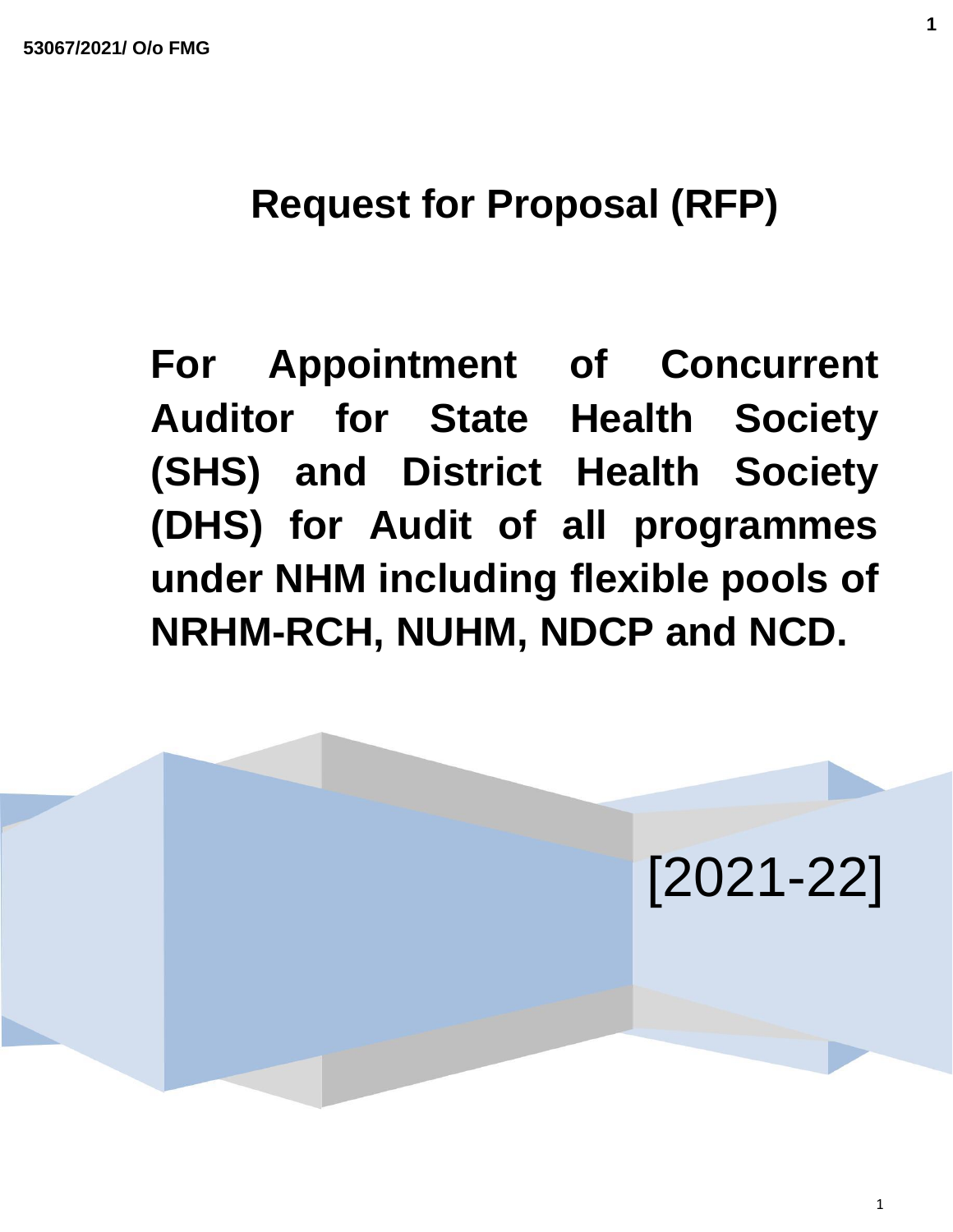## **REQUEST FOR PROPOSAL (RFP)**

Arunachal Pradesh State Health Society seeks to invite Proposal from the Comptroller & Auditor General of India *(C&AG) empaneled Chartered Accountant (CA) firms* for conducting the concurrent audit of State and District Health Societies under the National Health Mission for the FY 2021-22.

The details about the background of the auditee, the units to be covered in the audit, scope of work, terms of reference, and eligibility criteria for selection of the CA firm are given in the following paragraphs.

## **Terms of Reference (ToR)**

National Rural Health Mission (NRHM) of the Ministry of Health & Family Welfare (MoHFW) was launched on  $12<sup>th</sup>$  April, 2005 by the Government of India (GOI) to improve medical facilities in the country. Since 2013-14 onwards the NRHM programme has been subsumed under the umbrella programme of the National Health Mission (NHM). NHM is overarching NUHM and also includes Communicable and Non-Communicable Diseases (NCD) as well. The NHM seeks to provide accessible, affordable and quality health care to the population, especially the vulnerable sections. It also seeks to reduce the Maternal Mortality Ratio (MMR) in the country from 167 to 100 per 1,00,000 live births, Infant Mortality Rate (IMR) from 37 to 26 per 1000 live births and the Total Fertility Rate (TFR) from 2.3 to 2.1.

2. One of the visions of the Mission is to increase public spending on health from 1.3% to 2-3% of GDP, with the improved arrangement for community financing and risk pooling. The NHM has provided an umbrella under which the existing Reproductive and Child Health Programme (RCH) (including RCH,Routine Immunization (RI),Pulse Polio Immunization (PPI) and National Iodine Deficiency Disorder Control Programme (NIDDCP)), Health System Strengthening under NRHM (including Other Health System Strengthening, Ayushman Bharat –Health & Wellness Centre (AB-HWC) and Asha Benefit Package (ABP) including facilitator payment,various National Disease Control Programmes (NDCPs) and Non-Communicable Diseases (NCDs)have been repositioned. National Urban Health Mission (NUHM) comprising of Other Health System Strengthening and Ayushman Bharat – Health & Wellness Centre (AB-HWC) has also been added as Submission of National Health Mission.

- 3. At present the following Programmes/Schemes fall under the National Health Mission:
	- A. NHM-RCH Flexible Pool:
		- **a) RCH Flexible Pool** including Routine Immunization (RI), Pulse PolioImmunization (PPI) and National Iodine Deficiency Disorder Control Programme (NIDDCP).
		- **b) Health System Strengthening (HSS)under NRHM** (viz. Other Health System Strengthening, Ayushman Bharat – Health & Wellness Centres (AB-HWCs) and ASHA Benefit Package including facilitator payment) including National Programme for Prevention and Control of Deafness (NPPCD), National Oral Health Programme (NOHP), National Programme for Palliative Care (NPPC), Assistance to State for Capacity building (Burn Injury) and National Programme for Fluorosis(NPF).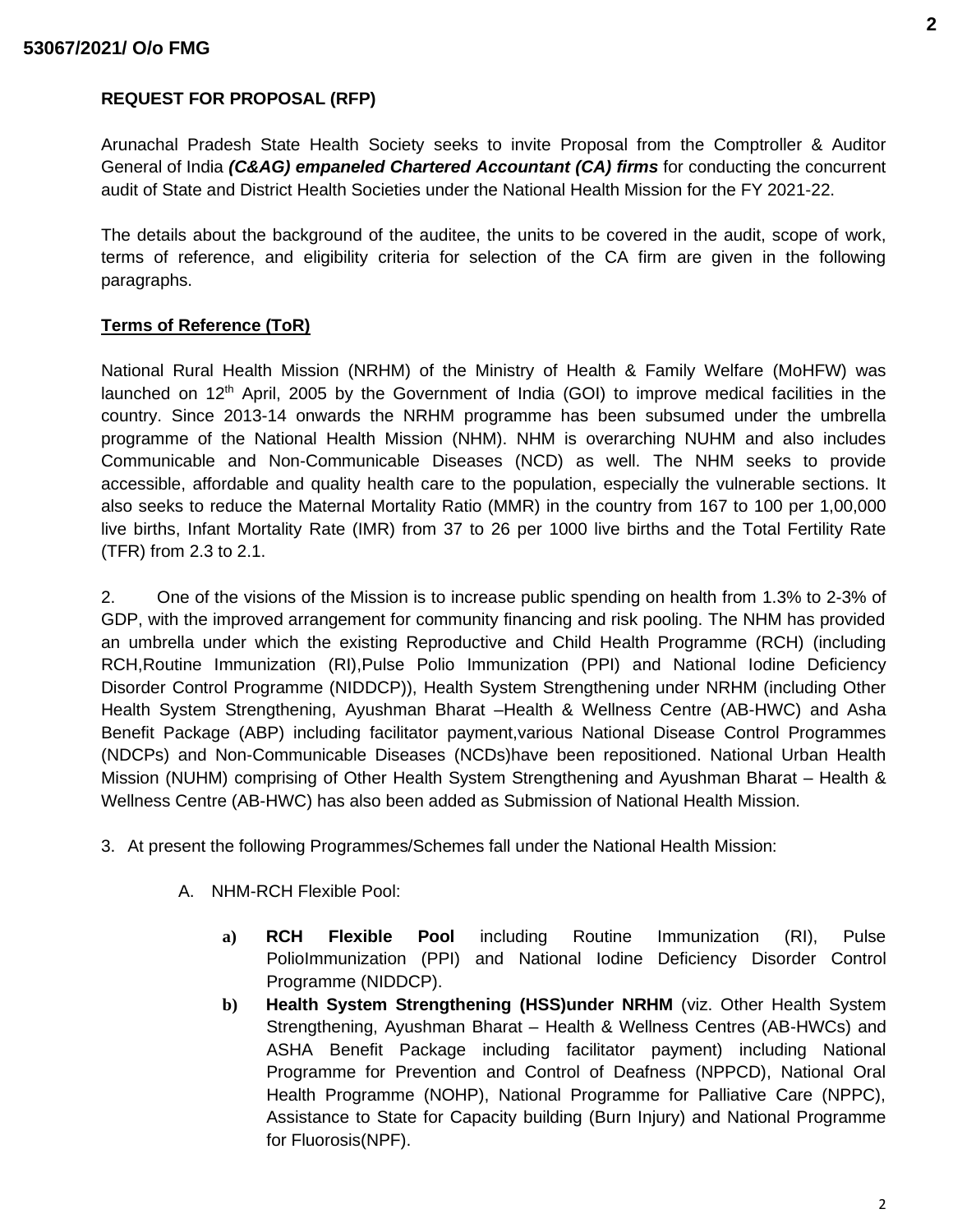- B. Flexible Pool for Communicable Diseases:
	- a) National Vector Borne Disease Control Programme (NVBDCP),
	- b) National Tuberculosis Eradication Programme (NTEP),
	- c) National Leprosy Eradication Programme (NLEP),
	- d) Integrated Disease Surveillance Programme (IDSP).
	- e) National Viral Hepatics Control Programme(NVHCP)
	- C. Flexible Pool for Non-Communicable Diseases:
		- a) National Programme for Control of Blindness (NPCB),
		- b) National Mental Health Programme (NMHP),
		- c) National Programme for Health Care of the Elderly (NPHCE),
		- d) National Tobacco Control Programme (NTCP),
		- e) National Programme for Prevention and Control of Cancer, Diabetes, Cardiovascular Diseases and Stroke (NPCDCS).
	- D. National Urban Health Mission (NUHM) Flexible Pool including Other HSS under NUHM and AB-HWC under NUHM.

#### **4. Institutional and Funding Arrangements:**

For the implementation of the above programmes, MoHFW has required the creation of an Integrated Health Society at the State and District levels (registered as a legal entity at the State and District under Societies Registration Act, 1860). Such integrated State Health Society (SHS) works in close coordination with the Directorate of Health & Family Welfare and District Health Societies (DHSs) work in coordination with the District Collector and District Chief Medical Officer (CMO). Program implementation is done through its District Chief Medical Officer's office, Blocks, Community Health Centres (CHCs), Primary Health Centres (PHCs), Sub- Centres (SCs), RogiKalyanSamities (RKS) and Village Health Sanitation&Nutrition Committees (VHSNC). Certain activities may be managed at the State level such as drug procurement, IEC, civil works, training using specialized entities such as SIHFW, IEC Bureau, PWD, the Directorate of Health and Municipal Corporations for the urban health components. In addition, funds are also released from SHS/ DHS to NGOs and private entities under public private participation (PPP) arrangements.

#### **5. Funding & Accounting Arrangements:**

Funds for the various programs under NHM are transferred from the Pay & Accounts Office of MoHFW to the State Treasuries and then from Treasuries to the SHS functioning in the State. Government of India transfer funds in the form of Grants-in-Aid to State treasuries through RBI on the basis of respective State Programme Implementation Plans (SPIPs) and approved Annual Work Plans which are prepared on the basis of District Health Action Plans (DHAPs) of each of the districts in the State. Under the umbrella of the integrated SHS/DHS each program has separate bank account, separate books of accounts and other financial records as per the requirements of each program and also submit separate financial activity reports at varying frequencies to the respective monitoring units in MoHFW (GOI).

#### **6. Financing by Development Partners/ Donors:**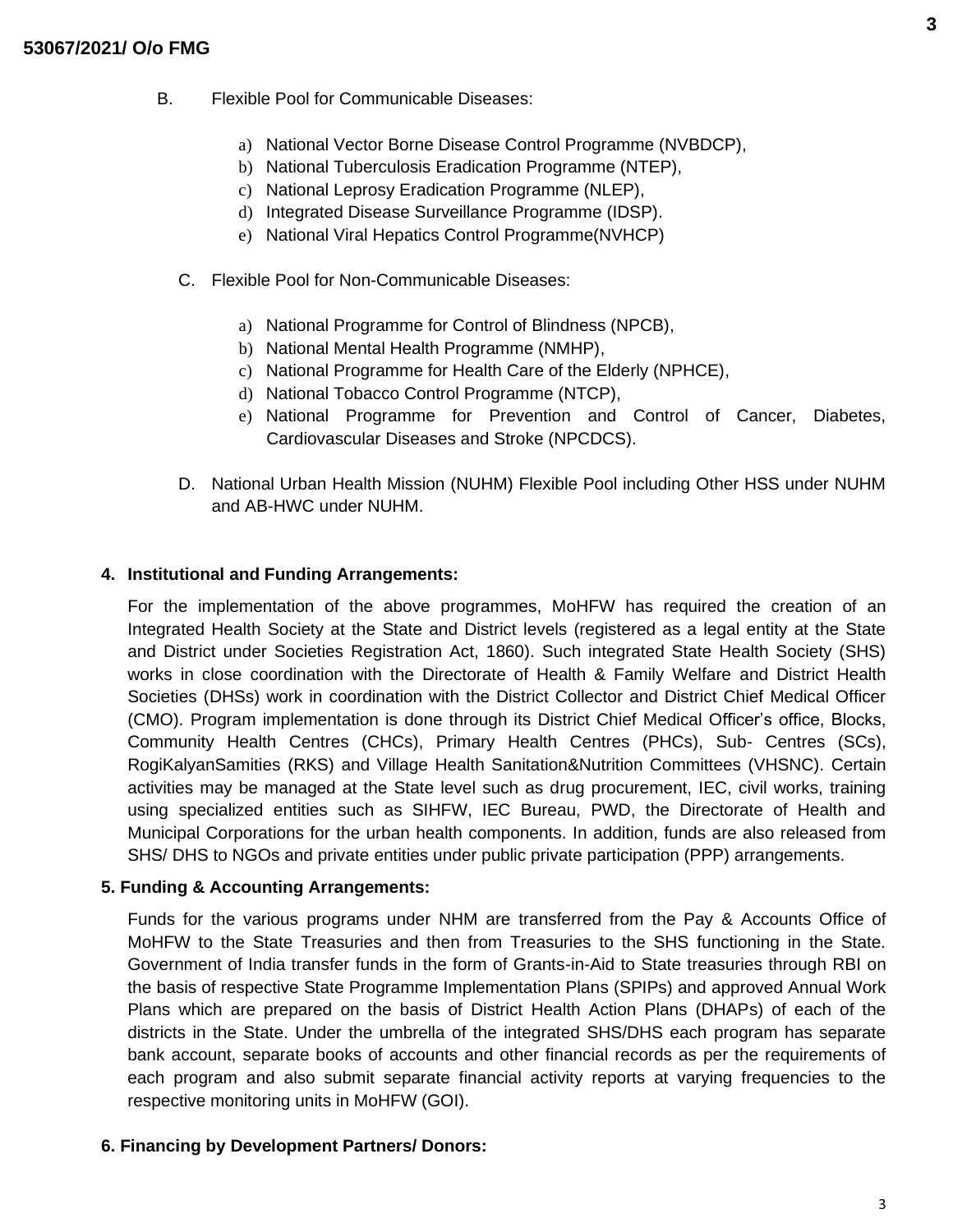Some of the programs of NHM are also supported by development partners such as the Asian Development Bank (ADB), The Global Fund to Fight AIDS, Tuberculosis and Malaria (GFATM) /World Bank, etc. for which credit agreements have been entered into by GOI with the respective Development Partners. Compliance with specific fiduciary requirements of the Development Partners will additionally need to be reported by the auditors. Copies of the legal agreements and other project documents will be provided to the auditors, if needed, by SHS/ concerned Programme Division in the State.

**7**. Concurrent audit is a systematic examination of financial transaction on a regular basis to ensure accuracy, authencity, compliance with procedure and guidelines. The emphasis under concurrent audit is not on test checking but on substantial checking of transactions. It is an ongoing appraisal of the financial health of an entity to determine whether the financial management arrangements (including internal control mechanisms) are effectively working and identify areas of improvement to enhance efficiency. Independent Chartered Accountants firm are needed to be appointed at State level as well as District level to undertake periodicals audits and report on vital parameters which would depict the true picture of financial and accounting health of the program.

# **8. Objective:**

The key objectives of the Concurrent Audit include:

I. To ensure voucher/ evidence-based payment to improve transparency. To ensure accuracy and timeliness in maintenance of books of accounts.

- II. To ensure timeliness and accuracy of periodicals financial statements.
- III. To improve accuracy and timeliness of financial reporting especially at Sub District levels.
- IV. Regular track, follow up and settle advance on a priority basis.
- V. To assess & improve overall internal control systems.

## **9. Scope of Audit:**

The responsibility of the Concurrent Auditors should include reporting on the adequacy of internal controls, the accuracy and propriety of transactions, the extent to which assets are accounted for and safeguard, and the level of compliance with financial norms and procedure of the operational guidelines.

The scope of work of State Concurrent Auditor is as follows:

- I. Audit of the SHS account and expenditure incurred by SHS.
- II. Verification of Quarterly FMR with Books of Accounts.
- III. Audit of Advance at the SHS level.
- IV. Audit of the Provisional Utilization Certificates sent to Govt. of India.
- V. Monitoring timely submission of the District Concurrent Audit Reports.
- VI. Detailed analysis and compilation of the District Concurrent Audit Reports.
- VII. Vetting of the State Action Taken Reports and providing observation thereon.

VIII. Follow up & monitoring over the ATRs prepared by districts on the observations made in the audit.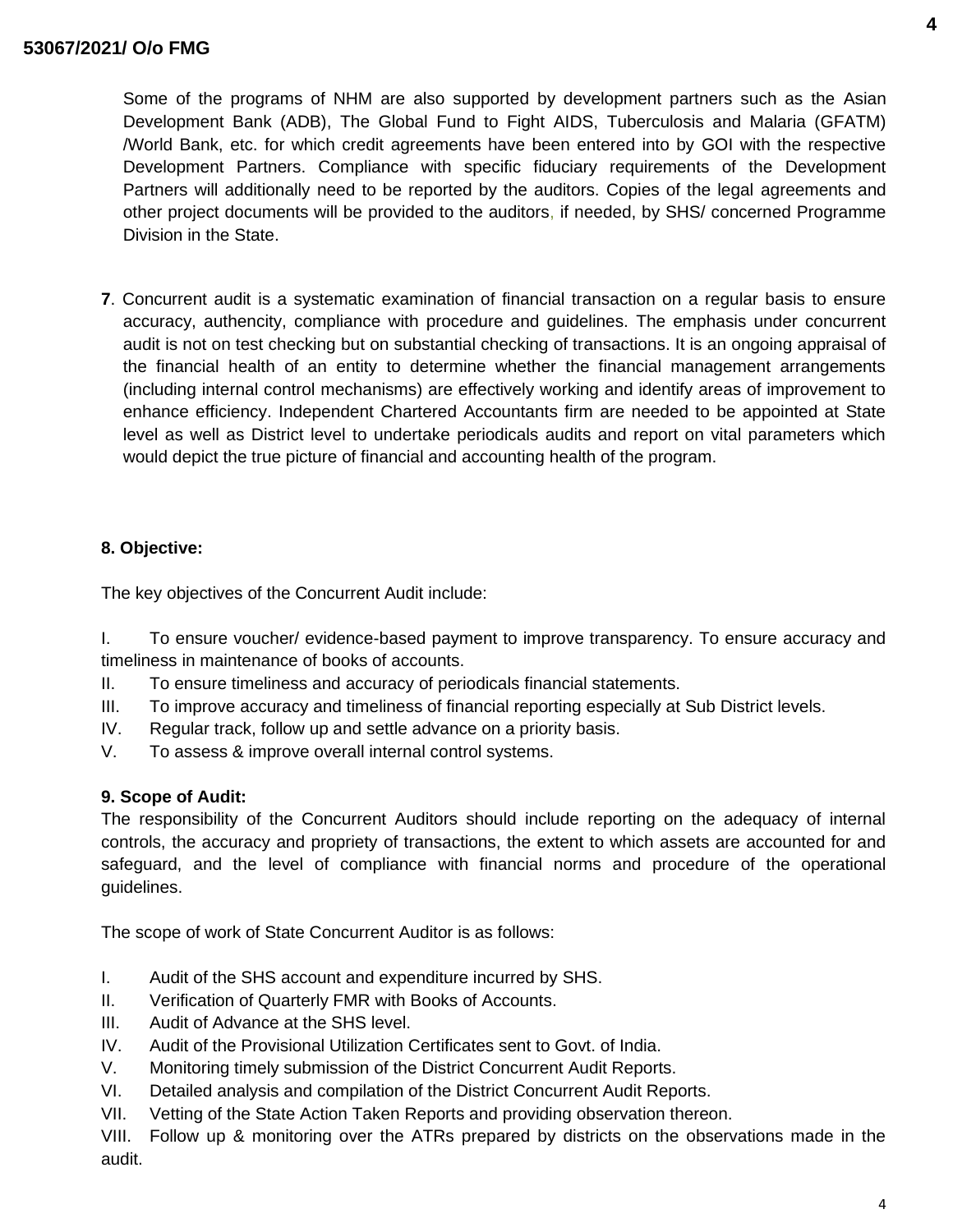- IX. Preparation of Quarterly Executive Summary to be sent to Gol in the prescribed format.
- X. Any other evaluation work, as desired by the State Audit Committee.

The scope of work of District Concurrent Auditor is as follows:

- I. Review of the District Health Society (DHS) Accounts and expenditure incurred by the DHS.
- II. Audit of Financial Statement of DHS.
- III. Certification of the Statement of Expenditure.
- IV. Review and analysis of the age wise and party wise advances report.
- V. Comparison between financial and physical performance and analysis.
- VI. Visits to sample Blocks (in a way to cover all blocks in a year) and peripheral units.
- VII. Filling in the checklist provided.
- VIII. Vetting of the District ATRs and providing observations thereon.
- IX. Any other evaluation work, as desired by the District Audit Committee.

Frequency:

Concurrent Audit will be carried out on a "Quarterly Basis"

#### **10. Coverage:**

I. The State Concurrent Auditor should ensure coverage of all the Districts and District Concurrent Auditor should ensure that all the books are covered over the entire year.

II. The District Concurrent Auditor should ensure that all the Blocks are covered over the entire year.

III. For District containing upto 12 Blocks, it is needs to be ensured that at least 3 Blocks are covered every quarter. For districts consisting of more than 12 Blocks, it needs to be ensured that every Block is covered at least once during the year.

IV. The audit plan should include a visit to at least 50% PHCs/CHCs, 2 Sub Centres and 3 VHSCs located within the Block selected for visit.

V. The audit has to include accounts maintained under RKS and NDCP (wherever applicable) (ARS/RKS) and NDCP (wherever applicable)

#### **11. Contents of Audit Report:**

Concurrent Audit Report of a "State Health Society "should contain the following financial statements and documents: Duly filled in checklist provided in the guidelines

Financial Statement as prescribed

- I. Audited Trail Balance
- II. Audited Receipt & Payments A/C
- III. Audited Income & Expenditure A/C
- IV. Balance Sheet
- V. Audited Statement of Expenditure
- VI. Bank Reconciliation Statement
- VII. List of Advances

Observations and Recommendations of Auditor — Particularly covering the following aspects:

- I. Deficiencies noticed in internal control
- II. Suggestion to improve the internal control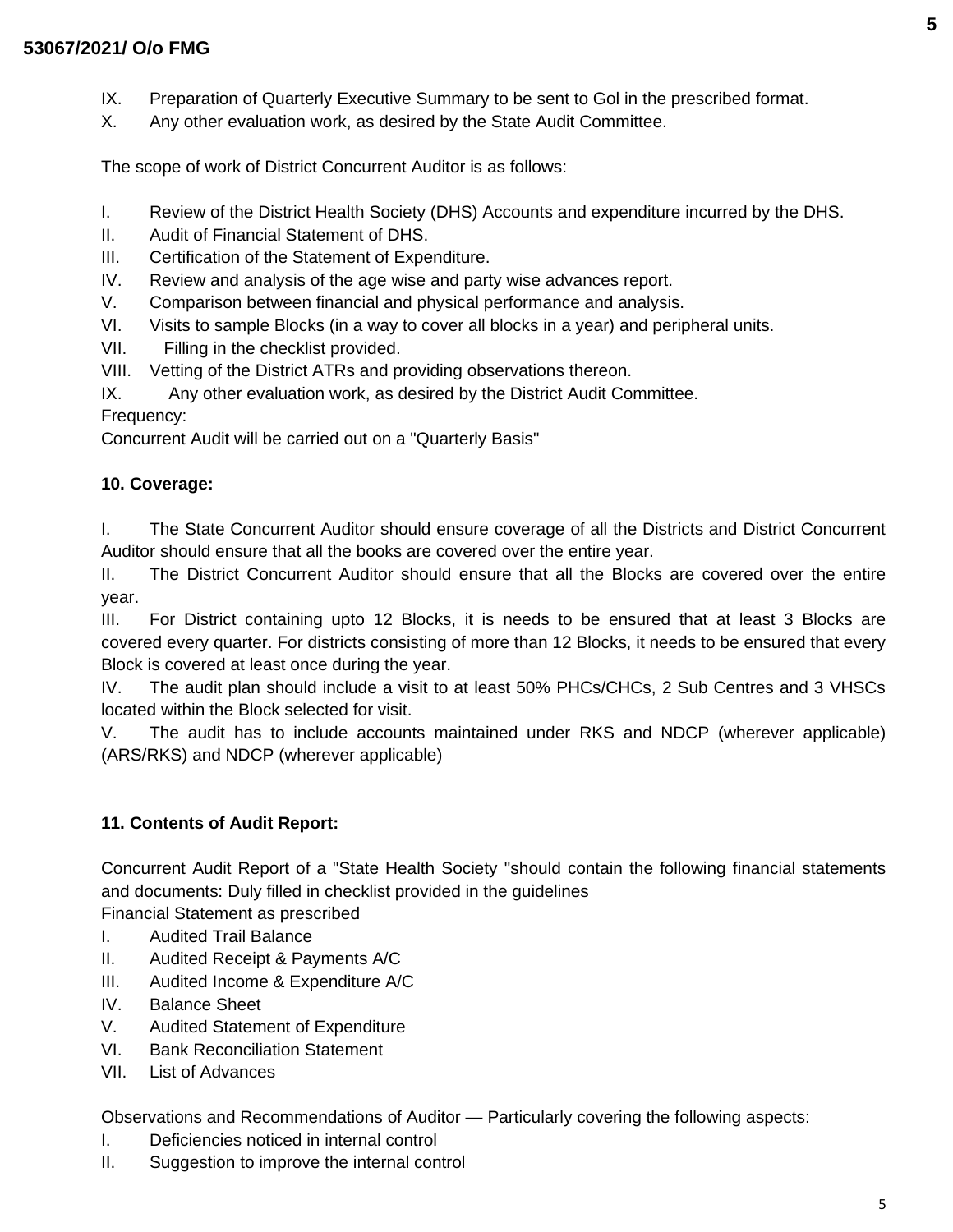# **53067/2021/ O/o FMG**

III. Extent of non-compliances with Guidelines issued by Govt. of India.

IV. Action taken by State Health Society on the previous year audit observations, along with his observations on the same.

V. Concurrent Audit Report of a "District Health Society: Should contain the following financial Statements documents:

Duly filled in checklist provided in the guidelines

# **Financial Statement as prescribed**

- I. Audited Trail Balance
- II. Audited Receipts & Payments A/C
- III. Audited Income & Expenditure A/C
- IV. Balance Sheet
- V. Audited Statement of Expenditure
- VI. Bank Reconciliation Statement
- VII. List of advances

▪ Observations and Recommendations of the auditor (including observations on Blocks visited)

Action Taken by District Health Society on the previous audit observations, along with his observations on the same

Notes:

I. Soft copy of the District audit report needs to be submitted to Director (Finance & Accounts) at the State level.

II. The Director (Finance & Accounts) at the Centre may call for the Concurrent Audit report of any District/State.

III. The reports at the District level will include consolidated report of RMCH+A, HSS, NDCPs and NCDs. In addition, it should also include instances of misappropriation/ unauthorized diversion of funds as notices during the audit.

Quarterly Executive Summary

I. The State is required to send a Quarterly Executive Summary to the Centre by compiling the observation from the State as well as District Concurrent Audits (Formats attached as Annexure).

II. The Executive Summary should provide information on aspects like quality of FMRs maintenance of books of accounts, advances, compliance with audit observations etc.

III. It shall be signed by both the Concurrent Auditor and the Mission Director at the State level and sent to the Mission Director, MoHFW.

## **12. Key Timelines**

The key timelines which need to be adhered to are summarized below:

- i. Carrying out Concurrent Audit Quarterly Submission of Audit Report by Auditor to DHS/SHS 10th of the first months of the next quarter
- ii. Submission of soft copy of the District Audit Report to Director (Finance & Accounts) at the State level 10th of the first month of the next quarter
- iii. Submission of District Concurrent Audit Report to the SHS 15th of the first month of the next quarter
- iv. vSubmission of soft copy of the consolidated Executive Summary & Action Taken Report to the Mission Director, MoHFWQuarterly by 20th of the first month of the next quarter
- v. Submission of the Executive Summary report by the SHS to CentreQuarterly by 25th of the first month of the next quarter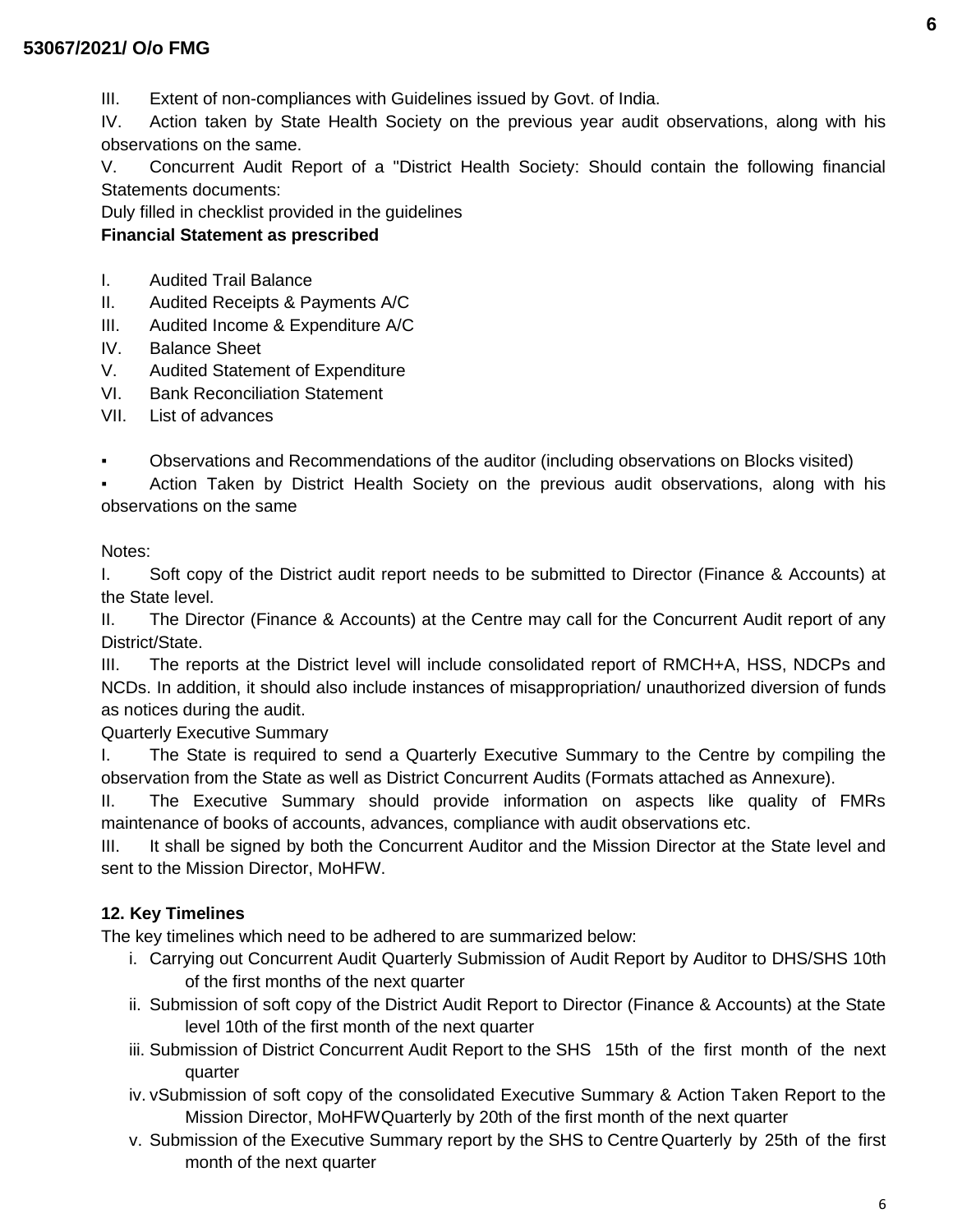## **13. Eligibility Criteria**

I. The particulars of the Firm Head Office, branch office and Partners and paid Chartered Accountants should match with the certificate issued by the ICAI not later than 1st January, 2021 without which the application of the firm would not be considered.

II. The Firm must qualify the following minimum criteria:

1 The particulars of the firm Head Office, Branch Office and Partners and Paid Chartered Accountants should match with the certification issued by the ICAI not later than 1st January, 2021.

2 Turnover of the Firm (average annual in last three financial year) Greater than Rs. 10 Lakhs

## **14. Supporting Documents for Eligibility Criterions:**

i. For Sl. No. 1 above, the firm must submit an attested copy of Certificate of ICAI as on 1st January, 2021.

ii. For Sl. No. 2, the firm must submit, a copy of the Audited Balance Sheet & Profit & Loss Account for the last three years otherwise a Certificate issued by any C.A. Firm may also be provided in this regard. iii. The firm or any partner of the firm should not be blacklisted by any PSU or Govt. Co. or any other organization in respect of any assignment or behavior (self attested affidavit on Rs. 100 stamp paper is to be given in this regard by the authorized person of the firm)

#### **15. Guidelines for Submitting the Proposals**:

Agencies are required to submit the proposal as per the guidelines and formats detailed out in the following paras:

i.The original and all copies of the Technical Proposal shall be placed in a sealed envelope clearly marked "TECHNICALPROPOSAL" Similarly, the original Financial Proposal shall be placed in a separate sealed envelope clearly marked "FINANCIALPROPOSAL" followed by the name of the assignment and with a warning "DONOTOPENWITHTHETECHNICAL PROPOSAL." The envelopes containing the Technical and Financial Proposals shall be placed into an outer envelope and sealed. This outer envelope shall bear the submission address, reference number and title of the Assignment, and be clearly marked "DONOTOPEN, EXCEPTINPRESENCEOFTHEOFFICIALAPPOINTED. The Society shall not be responsible for misplacement, loss or premature opening if the outer envelope is not sealed and/or marked as stipulated. This circumstance may provide a case for Proposal's/ bid's rejection. If the Financial Proposal is not submitted in a separate sealed envelope duly marked as indicated above, this shall constitute ground for declaring the Proposal non-responsive/ invalid.

- I. All agencies must comply with the Technical Specification, General Conditions and Format/Requirements for Technical and Financial proposal.
- II. The Technical Proposal shall be marked "ORIGINAL" or "COPY" as appropriate. All required copies of the Technical Proposal are to be made from the original. If there are discrepancies between the original and the copies of the Technical Proposal, the original governs.
- III. Financial proposals submitted by the firm should be valid for 6 months from the date of submission of the proposal by the firm.
- IV. Each page, Form, Annexure and Appendices of the Technical and Financial Proposal must be signed by the Authorized signatory of the firm.
- V. All blank spaces in the financial proposal must be filled in completely where indicated, either typed or written in ink.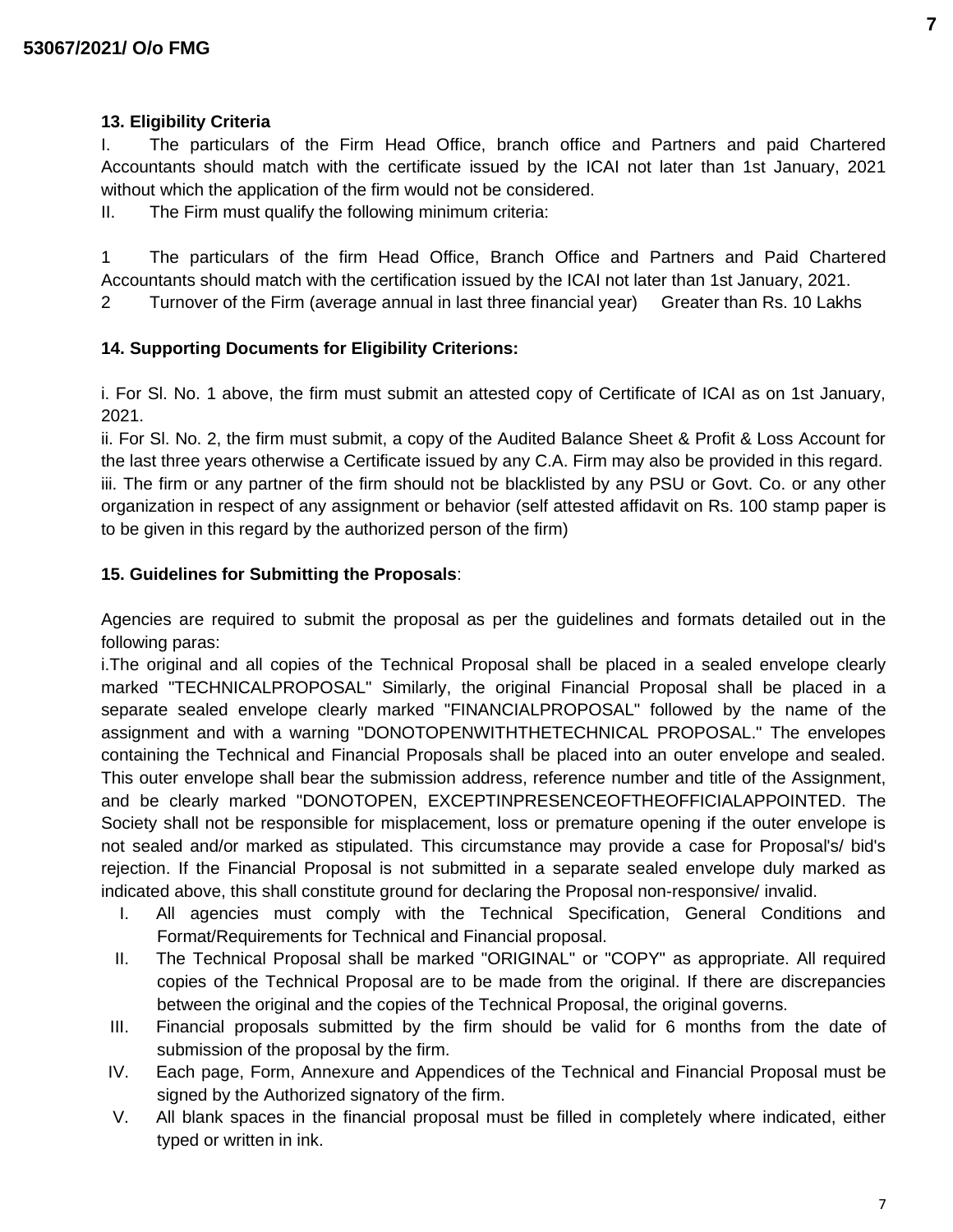## **State Health Society (SHS) reserves the right to accept or reject any proposal without giving any explanation and can change the evaluation criteria as per its requirements in the interest of the organization**.

viii. If the required constitution of the team is not deployed the state may take appropriate action as it deems fit (including blacklisting of the firm) against the firm, keeping the Ministry informed.

ix. Firm shall have to depute appropriate no. of teams for timely submission of Audit Report and to attain quality of audit.

x. Each team shall have to be headed by a qualified chartered accountant.

Technical & Financial Proposal will consist:

- i. Letter of Transmittal (Form T-1)
- ii. Technical Proposal format (Form T-2)
- iii. Financial Bid format (Form F-1)
- iv. Undertaking of presence of HO/Branch offices in State (Form U)

## **16. Criteria for Selection of Auditors**

- **A)** C&AG empaneled audit firms: Firms those are empaneled with C&AG.
- **B)** Selection through Open Tender System: The selection of the Auditor should be through an Open Tender basis.
- **C)** Preference of firms having Head Office (H.O.)/Local Branch office in the State Capital: The firms having Head Office /Local Branch Office in the State capital of the same State for which the proposal is given to be given preference at the time of finalizing the financial bid.
- **D)** Firms have to give an undertaking that the audit team members are proficient in State's official language (both oral and written) and will be headed by a Chartered Accountant on regular basis.
- **E) CA firms eligible for audit:** CA firms those are empaneled with C&AG Further, CA firms eligible for conducting audit and having their Head Office / Branch offices in designated State may be given additional weightage in the evaluation of Technical proposal.
- **F) Audit Fees and TA/DA:** The firms those are interested to be appointed will have to quote consolidated audit fees including expenses on TA/DA and Taxes. Bidding Firm should ensure that audit team shall have to visit 100% Districts and at least 40% blocks within each district. The audit fee should be quoted considering this aspect.
- **G)** In case same audit fee is quoted by two or more CA firms, the selection of auditor shall be done considering the following factors (priority-wise):
	- i. Past Experience in handling Government Contracts & Conduct of the firm; and
	- ii. Turnover of the firm.

**17. Penal provision on failure to complete the Audit on time:** In order to ensure timeliness on the part of the Auditor, if the State feels that in spite of providing all information, documents, and updated books of accounts, there was delay in submission of Audit Report from the auditor, the *State may deduct the audit fees @ 5% per month from the due date of completion of audit*. However, in case of delay in submitting the audit report due to unforeseen circumstances like flood, earthquake, election, etc.., the Mission Director (NHM) of the State has the right to waive off the penalty. Further, before imposing penalty, the firm may be given an opportunity to be heard.

## **17. Technical & Financial Proposal will consist:**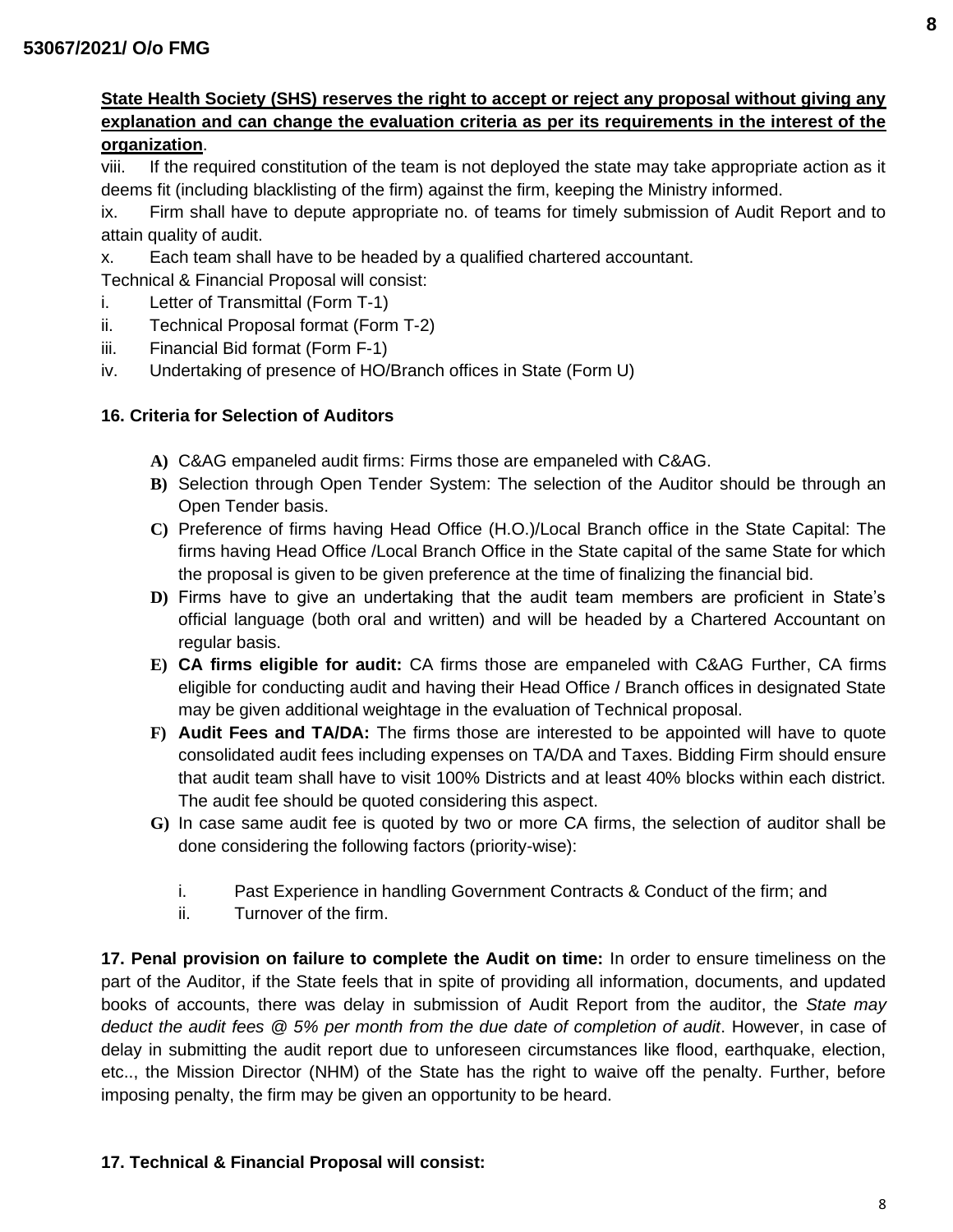#### **53067/2021/ O/o FMG**

- i. Letter of Transmittal *(Form T-1*)
- ii. Technical Proposal format (*Form T-2*)
- iii. Financial Bid format (*Form F-1*)
- iv. Undertaking of presence of HO/Branch offices in State (*Form U*)

**Form T-1**

#### **Letter of Transmittal**

To,

The Mission Director, State Health Society, Name & Address of State

Sir,

We, the undersigned, offer to provide the audit services for [*Name of State Health Society*] in accordance with your Request for Proposal dated [*Insert Date*]. We are hereby submitting our Proposal, having details about the firm and proposed audit fees.

We hereby declare that all the information and statements made in this Proposal are true and accept that any mis-interpretation contained in it may lead to our disqualification.

The Fees quoted by us is valid till six months from the date of submission of the proposal. We confirm that this proposal will remain binding upon us and may be accepted by you at any time before the expiry date.

Prices have been arrived independently without consultation, communication, agreement or understanding (for the purpose of restricting competition) with any competitor.

We agree to bear all costs incurred by us in connection with the preparation and submission of the proposal and to bear any further pre-contract costs.

## **We understand that State Health Society [***Insert Name of the State***] is not bound to accept the lowest or any proposal or to give any reason for award, or for the rejection of any proposal.**

I confirm that I have authority of [*Insert Name of the C.A. Firm*] to submit the proposal and to negotiate on its behalf.

Yours faithfully,

 $($  )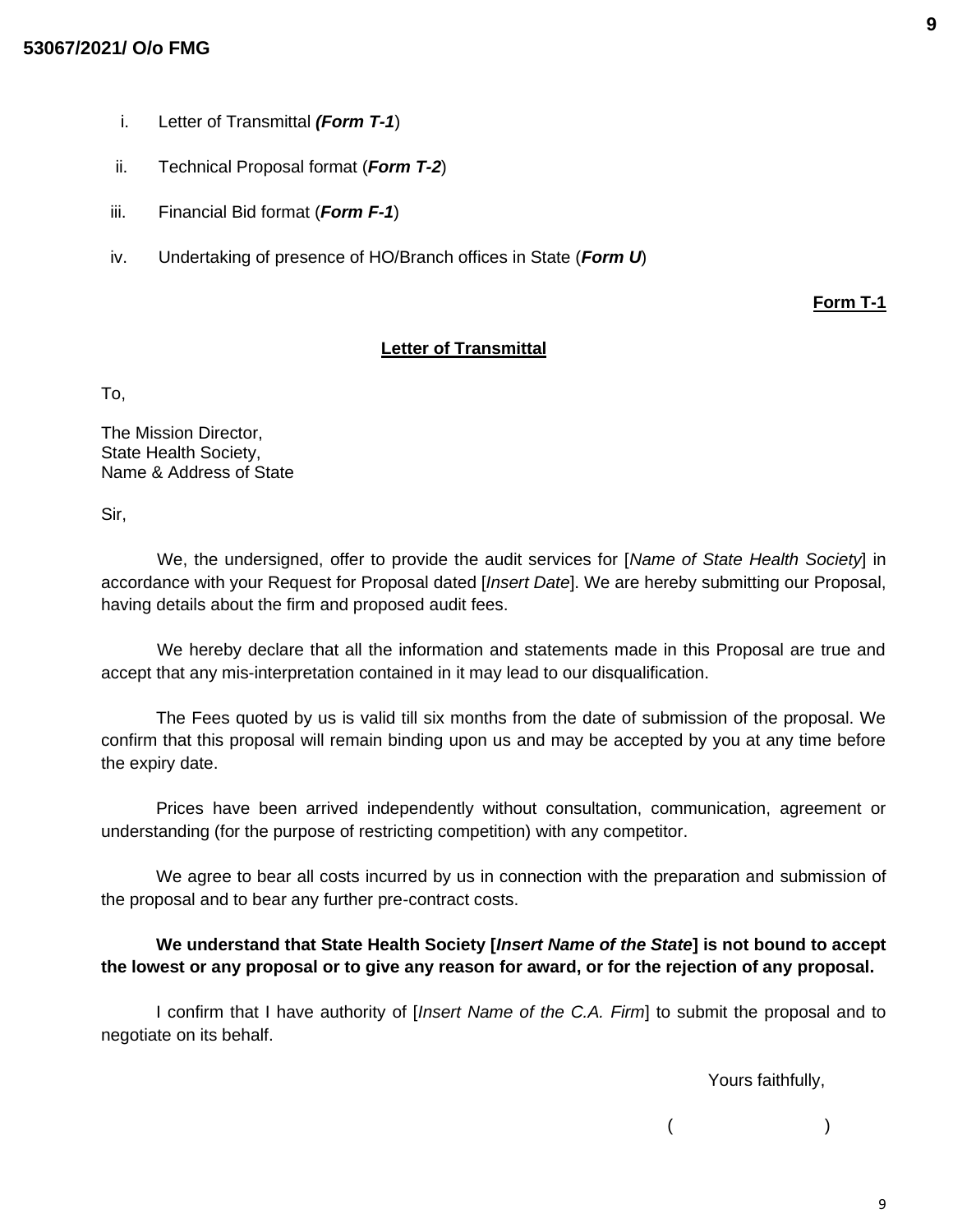**Form T-2**

**Format for Technical Proposal**

| SI.<br>No.     | <b>PARTICULARS</b>                                                                                      | <b>Supporting Documents required to be</b><br>submitted along with this Form                                                                 |
|----------------|---------------------------------------------------------------------------------------------------------|----------------------------------------------------------------------------------------------------------------------------------------------|
| 1              | Name of the Firm                                                                                        |                                                                                                                                              |
| $\overline{2}$ | Addresses of the Firm:                                                                                  |                                                                                                                                              |
|                |                                                                                                         | Phone No:                                                                                                                                    |
|                | <b>Head Office</b>                                                                                      | Fax No:                                                                                                                                      |
|                |                                                                                                         | Mobile No. of Head Office In-charge:                                                                                                         |
|                | Date of establishment of the firm                                                                       |                                                                                                                                              |
|                | Date since when is H.O. at the<br>existing Station                                                      |                                                                                                                                              |
|                | Branch Office 1,2,3(Particulars of<br>each branch to be given)                                          | Phone No:<br>Fax No:<br>Mobile of each Branch Office In-charge:                                                                              |
|                | Mention the date of establishment of<br>each branch offices since when<br>existed at the existing place |                                                                                                                                              |
| 3              | Firm Income Tax PAN No.                                                                                 | Attach copy of PAN card                                                                                                                      |
| 4              | Firm Service Tax Registration No.                                                                       | Attach copy of Registration                                                                                                                  |
| 5              | Firm GST/TAN Registration No                                                                            | Attach copy of Registration                                                                                                                  |
| 6              | Firm's Registration No. with ICAI                                                                       | Attach a copy of certificate downloaded<br>from ICAI Website showing the name &<br>address of H.O., B.O. and partners etc.                   |
| 7              | Empanelment No. with C&AG                                                                               | Attach proof of empanelment with C&AG<br>for the year under Audit (2020-21)<br>confirming that the firm is eligible for major<br>PSU audits. |
| 8              | No. of Years of Firm Existence &<br>Date of establishment of Firm                                       | Attach copy of Partnership Deed                                                                                                              |
| 9              | Turnover of the Firm in last three<br>years                                                             | Attach a copy of Balance Sheet and P & L<br>Account of the last three years or a C.A.<br>Certificate give Break-up of Audit Fee and          |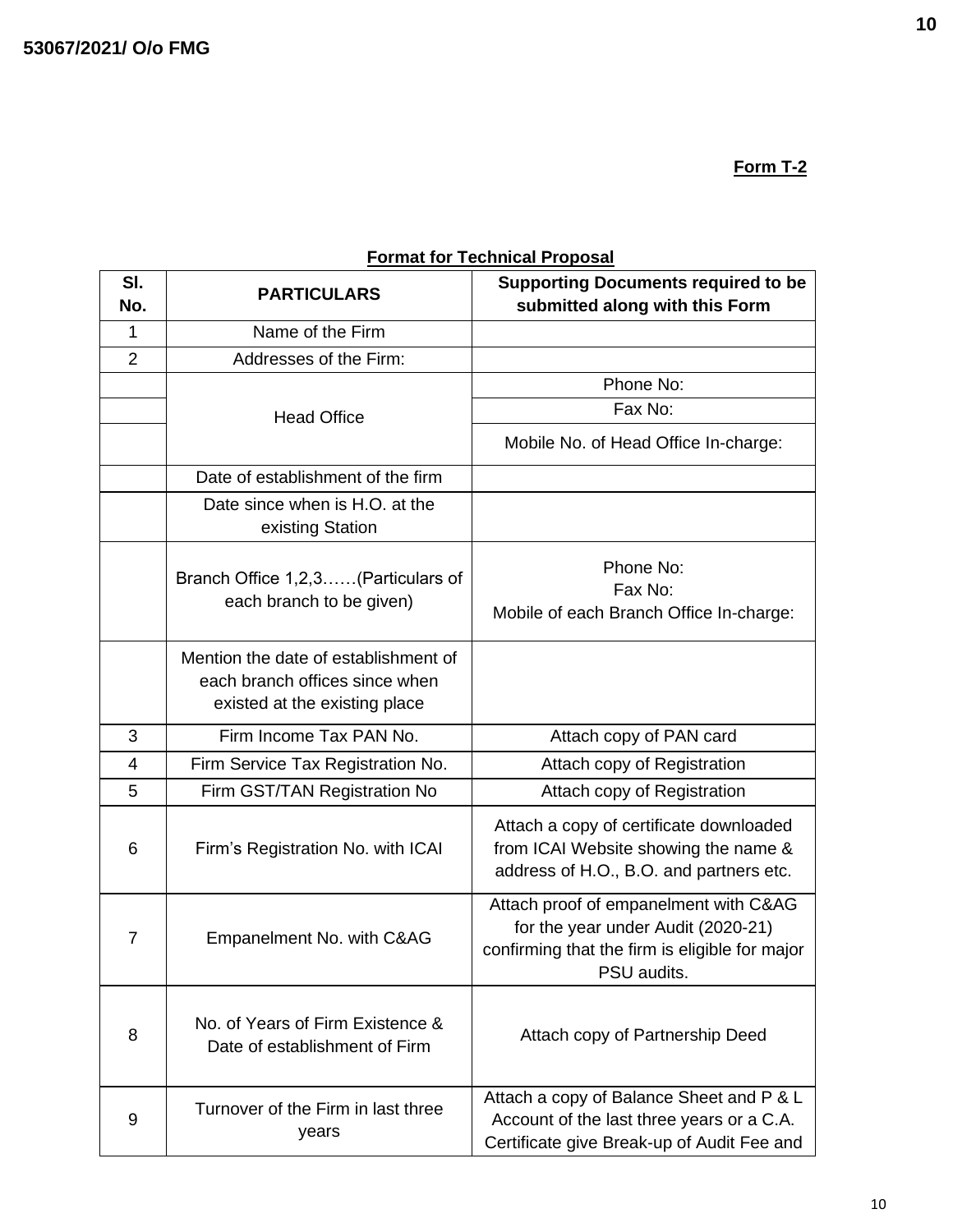|    |                                                                                                                                                                                                                                                                                                                                                                                                                                                                                                                               | Other Fees Received.                                                                                                              |
|----|-------------------------------------------------------------------------------------------------------------------------------------------------------------------------------------------------------------------------------------------------------------------------------------------------------------------------------------------------------------------------------------------------------------------------------------------------------------------------------------------------------------------------------|-----------------------------------------------------------------------------------------------------------------------------------|
| 10 | Audit Experience of the Firm:<br>1. Number of Assignments in<br><b>Commercial/Statutory Audit</b><br>2. Number of Assignments of<br><b>Externally Aided Projects/Social</b><br>Sector Project (excluding audit of<br>Charitable Org.) Institutions & NGOs<br>3. Experience in the NHM audit                                                                                                                                                                                                                                   | Copy of the Offer Letter & the Fee<br>Charged for each assignment.<br>(Relevant evidences to be given of the<br>turnover and fee) |
| 11 | <b>Details of Partners:</b><br><b>Provide following details:</b><br>□ Number of Full Time Fellow<br>Partners associated with the firm<br>$\Box$ Name of each partner<br>□□□Date of becoming ACA and FCA<br>$\square$ Date of joining the firm<br>$\Box$ Membership No.<br>□ Qualification<br>□□Experience<br>$\Box$ Whether the partners is engaged<br>full time or part time with the firm<br>□ Their Contact Mobile No., email<br>and full Address (Attested copy of<br>Certificate/letter of ICAI not before<br>01/01/2021 | Attested copy of Certificate of ICAI not<br>before 01.01.2021                                                                     |

**Note: The firm shall give an undertaking that the team members are proficient in the State's official language (both oral and written).**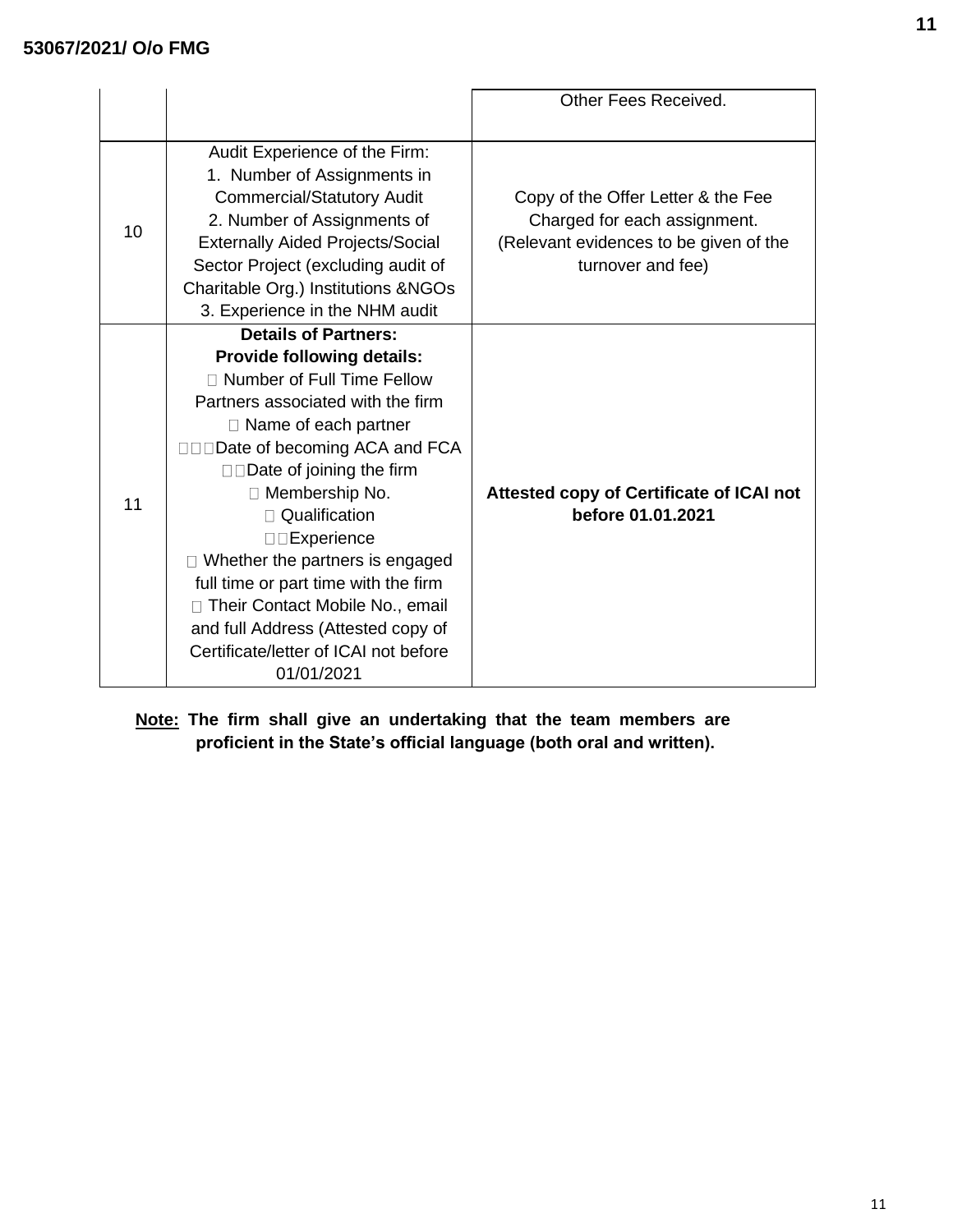**Form F-1**

# **FORMAT FOR FINANCIAL BID**

# **(Please provide the break-up of Firm's quoted fees for each work and unit)**

| <b>Particulars</b>                                                                                                          | <b>Total Amount (in Rupees)</b> |
|-----------------------------------------------------------------------------------------------------------------------------|---------------------------------|
| <b>AUDIT FEE</b>                                                                                                            | Both in Numeric and in Words.   |
| a. Audit fess---------------<br>(Including cost of TA/DA)<br>b. Service Tax----------------<br>c. Total Fees--------------- | Rs.<br>$\sqrt{-}$<br>(Rupees    |
| Note: Percentage of funds involved shall not be a<br>basis of quoting the Audit Fee.                                        |                                 |

**Note: In case of change in the rate of Service Tax the revised Service Tax shall be paid.**

**Form U** 

(Letter of undertaking for having the local office in the State)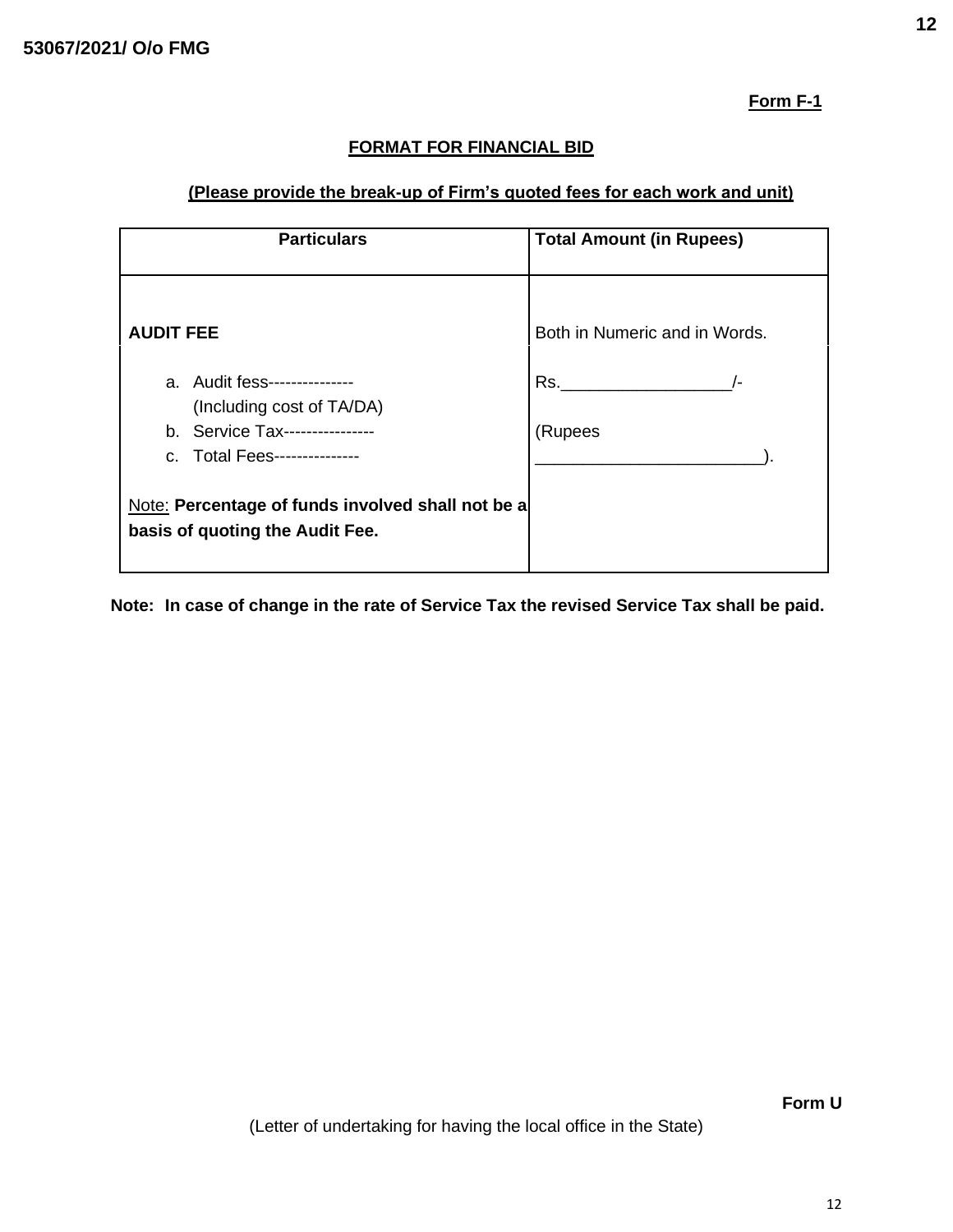#### **53067/2021/ O/o FMG**

| To.                     |
|-------------------------|
| The Mission Director,   |
| State Health Society,   |
| Name & Address of State |

Sir,

We, the undersigned offer to provide the audit services for [ *Name of State Health Society*] in accordance with your Request for Proposal dated [ *insert date*].We hereby submit our Proposal, having details about the firm and proposed audit fees.

We hereby declare that our firm is having Head/ Branch offices in the State of ………..and is situated at …………………………………………………………. …………………………………………………………………………………………… address proof (photocopy of letter for incorporation of firm, lease agreement, phone connection, Electric Connection etc.) of this office in the State is enclosed herewith.

We hereby also give an undertaking that the firm's staffdeputed for the audit are proficient in State's/UTs local language, both in oral and written form.

We, hereby understand that any information given here if found to be false or misleading will be treated as fraud and appropriate action can be taken in this regard.

Yours faithfully

 $($ 

| Encl: |  |  |  |  |
|-------|--|--|--|--|
| 1.    |  |  |  |  |
| 2.    |  |  |  |  |